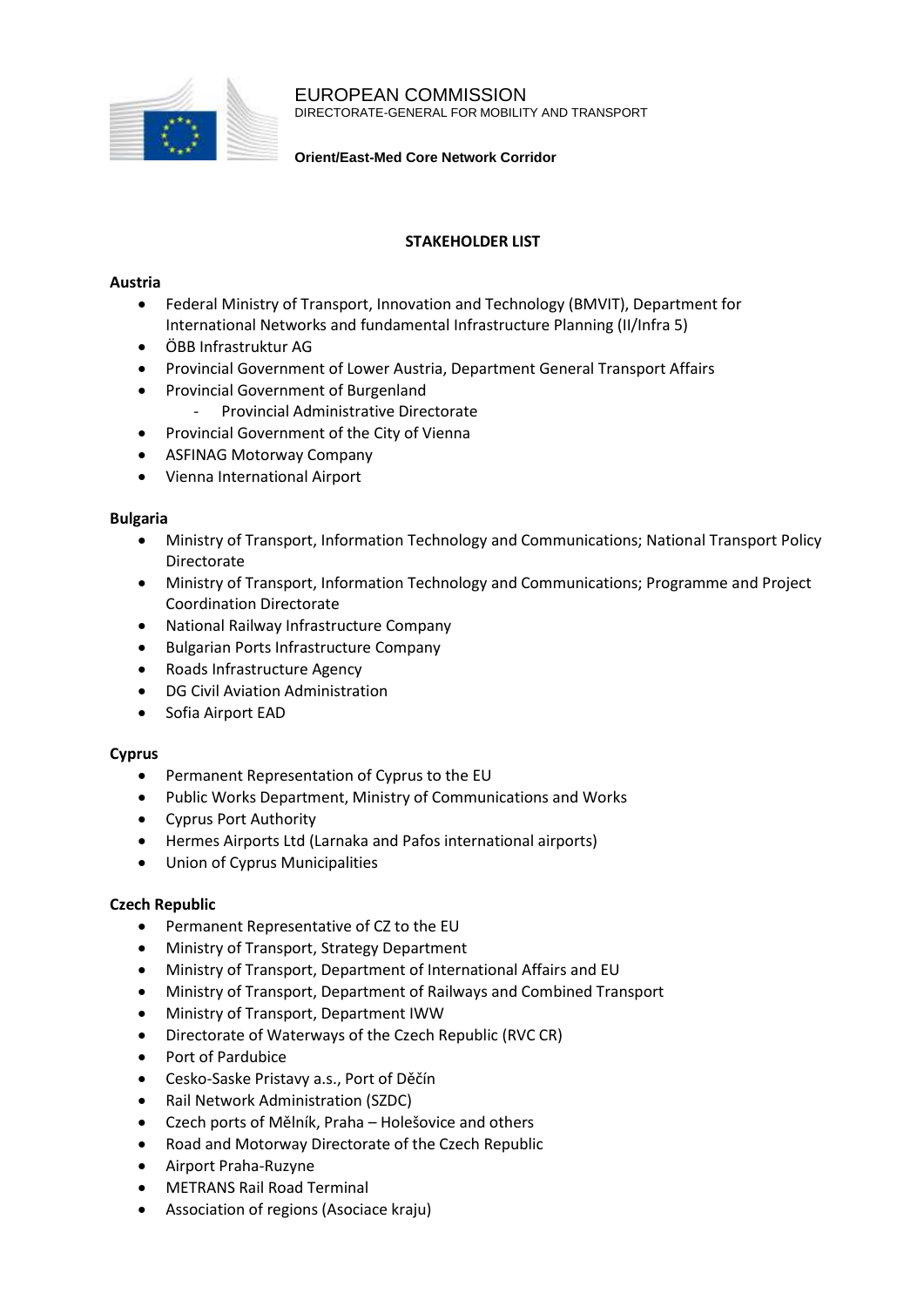## **Germany**

- Federal Ministry of Transport and Digital Infrastructure
- DB Netz AG
- RRT Terminal Großbeeren
- Managing Director, officially mandated representative of German Inland Ports
- Braunschweig Port / Port Operation
- Hannover Ports
- Magdeburger Hafen GmbH
- Zentralverband der deutschen Seehafenbetriebe e.V.
- Hamburg Port Authority
- Hafen Hamburg Marketing e. V.
- Port Development Rostock
- Port of Wilhelmshaven (Niedersachsen Ports GmbH & Co. KG Niederlassung Wilhelmshaven)
- Bremen Port Authority
- ADV Association of German Airports (Hamburg, Berlin, Bremen, Hannover, Leipzig-Halle)
- Saxony, State Ministry for Economic Affairs, Labour and Transport
- Saxony-Anhalt, Ministry of Regional Development and Transport
- Joint Spatial Planning Administration for Berlin and Brandenburg
- State of Berlin, Senate Department for Urban Development and Environment
- Brandenburg, Ministry for Infrastructure and Agriculture
- Representation of the Land Brandenburg to the EU
- Lower Saxony, Ministry for Economic Affairs, Labour and Transport
- Lower Saxony, Ministry for Economic Affairs, Labour and Transport
- Lower Saxony Liasion Office to EU
- Mecklenburg-Vorpommern Ministry of Energy, Infrastructure and Regional Development
- Hansestadt Bremen, Senate for Economics, Labour and Ports
- Liaison Officer in Brussels
- Hanse-Office Joint Representation of the Laender Hamburg and Schleswig-Holstein at the European Union
- Schleswig Holstein Ministry for Economy, Labour, Transport and Technology

# **Hungary**

- Ministry of National Development
- MÁV Hungarian State Railways Private Company by Shares
- GySEV Győr-Sopron-Ebenfurt Railways
- Rail Capacity Allocation Office (VPE)
- Ministry of Foreign Affairs of Hungary
- Hungarian Public Road Non-profit Private Company Limited
- Budapest Airport Company by Shares
- Waberer Logistics
- Megyei Önkormányzatok Országos Szövetsége (Association of Hungarian County Administrations)

### Greece

- Permanent Representation of Greece to the EU
- Ministry of Infrastructure, Transport & Networks
- Ministry of Economy, Development and Tourism
- Ministry of Maritime Affairs & Insular Policy of the Hellenic Republic
	- General Secretariat of Ports, Port Policy & Maritime Investments
	- Directorate for Port Policy
- Hellenic Railways Organisation (OSE)
- EL ERGOSE S.A. (Rail Infrastructure Development)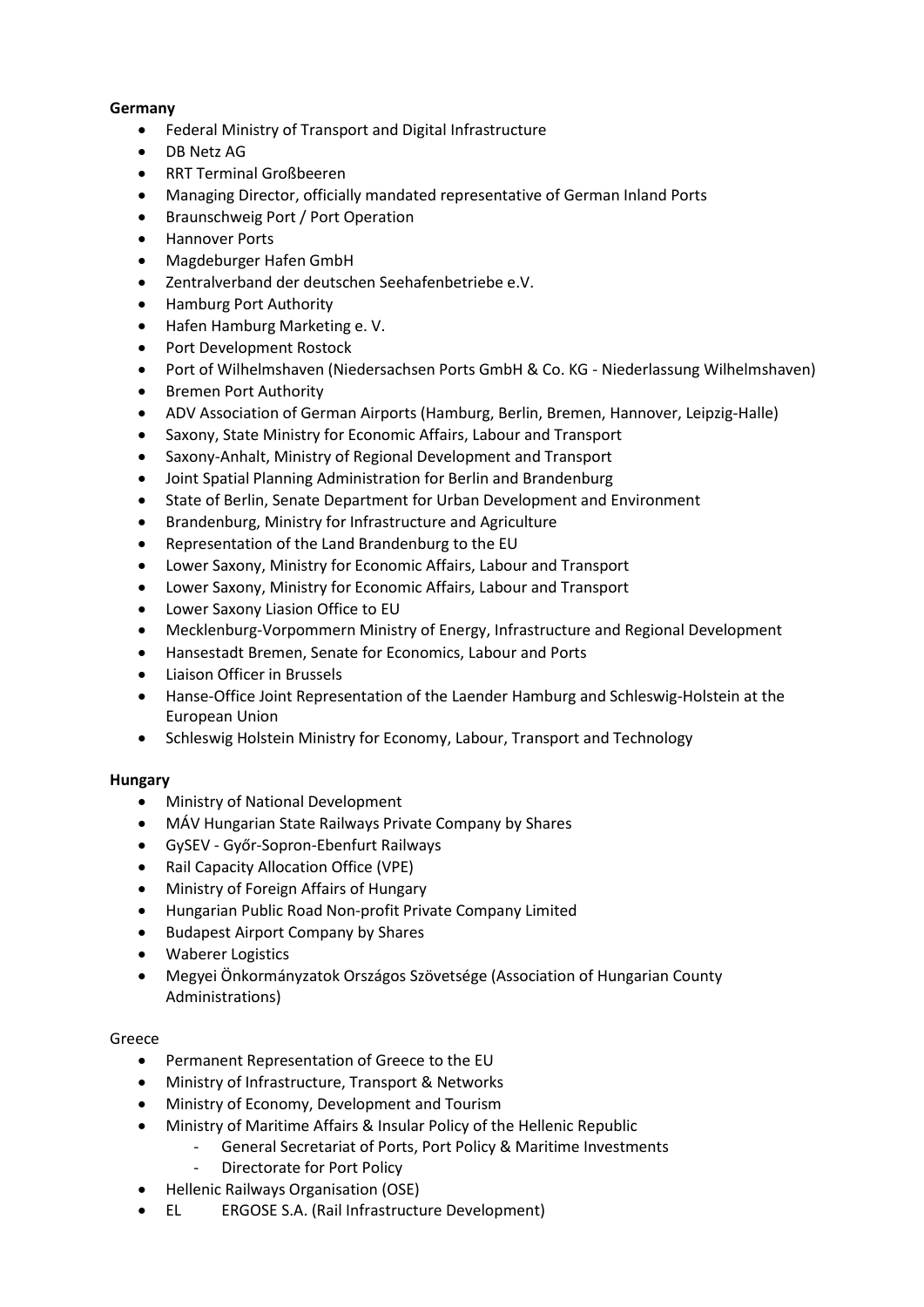- EL Piraeus Port Authority S.A.
- EL Heraklion Port Authority S.A.
- EL Igoumenitsa Port Authority S.A.
- EL Thessaloniki Port Authority S.A.
- EL Patras Port Authority S.A.
- EL Attikes Diadromes S.A. (Attica Tollway; operation)
- EL Athens International Airport (AIA) Eleytherios Venizelos
- EL Thessaloniki International Airport Makedonia (KACM)
- EL Heraklion International Airport (IRA)
- EL Hellenic Civil Aviation Authority
- EL EN.P.E (Ένωση Περιφερειών Ελλάδας), Union of Regions of Greece

### **Montenegro**

- Ministry of Transport and Maritime Affairs of Montenegro
- Ministry of Transport and Maritime Affairs
- Mission of Montenegro to the European Union

### **Macedonia**

- Ministry of Transport and Communications
- Mission of the Republic of Macedonia to the EU; Representatives of the Government of the Republic of Macedonia

### **Kosovo**

- Administration of the Republic of Kosovo
- UNMIK (United Nations Interim Administration Mission in Kosovo)

### **Serbia**

Ministry of Construction, Transport and Infrastructure

### **Romania**

- Ministry of Transport and Infrastructure
- CFR S.A National Railway Company
- Romanian Road Transport Authority
- National Company for Administration of Road Infrastructure in Romania
- Arad International Airport
- "Traian Vuia" Timisoara International Airport
- Railport Arad SRL
- Regional Office for Cross-Border Cooperation Romania-Hungary
- South West Region Development Agency

### **Slovakia**

- Ministry of Transport, Construction and Regional Development
- Railways of Slovak Republic
- National Motorway Company
- Slovak Road Administration
- Airport Bratislava
- Association of self-governing regions (SK8)
- METRANS, a.s.

### **Others**

- RFC7 Management Board
- RFC, CNC corridors, RFC7 Secretariat